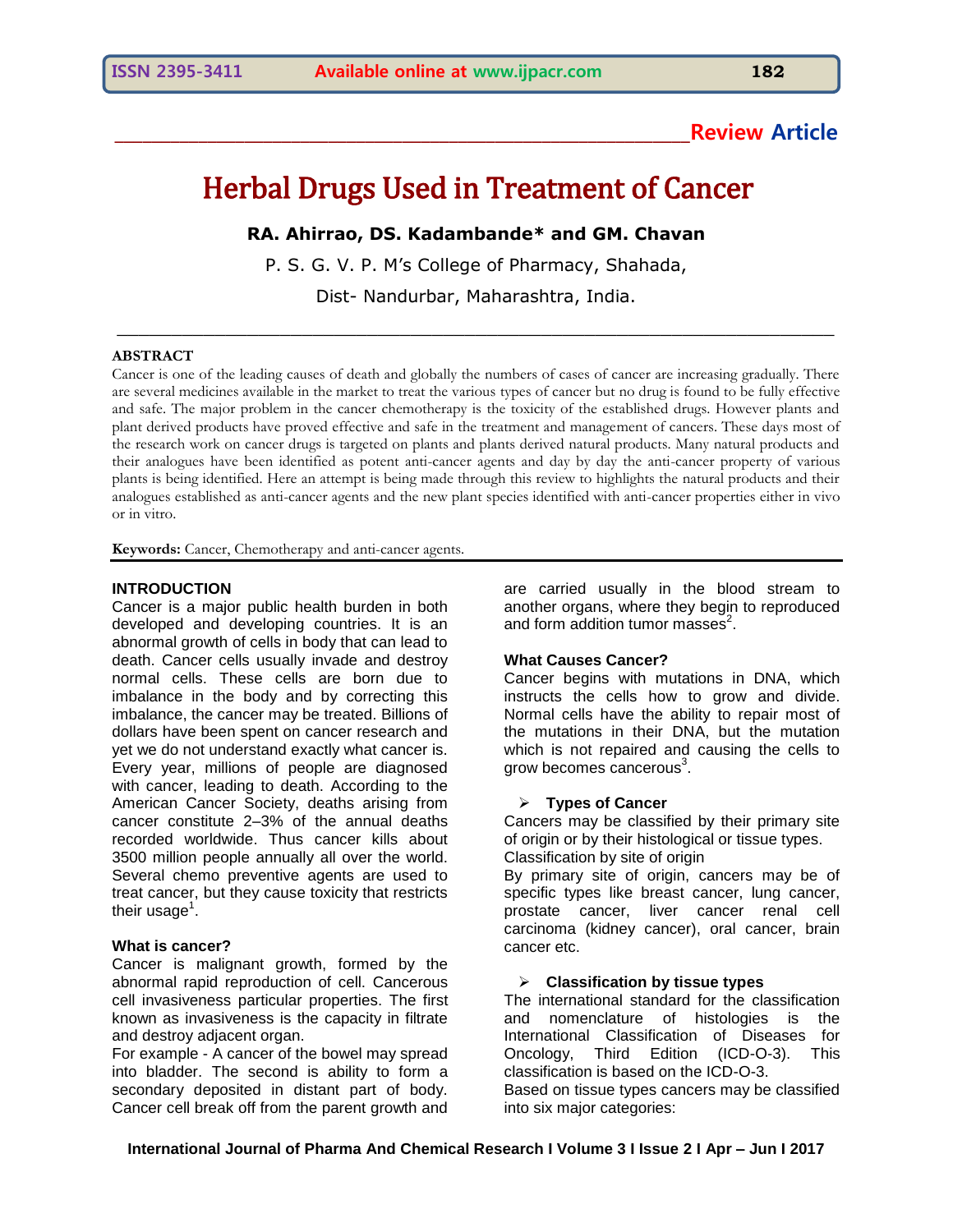# **1. Carcinoma** <sup>4</sup>



This type of cancer originates from the epithelial layer of cells that form the lining of external parts of the body or the internal linings of organs within the body.

Carcinomas, malignancies of epithelial tissue, account for 80 to 90 percent of all cancer cases since epithelial tissues are most abundantly found in the body from being present in the skin to the covering and lining of organs and internal passageways, such as the gastrointestinal tract. Carcinomas usually affect organs or glands capable of secretion including breast, lungs, bladder, colon and prostate.

#### **Carcinomas are of two types**

Adenocarcinoma and squamous cell carcinoma. Adenocarcinoma develops in an organ or gland and squamous cell carcinoma originates in squamous epithelium. Adenocarcinomas may affect mucus membranes and are first seen as a thickened plaque-like white mucosa. These are rapidly spreading cancers.

# **2. Sarcoma<sup>5</sup>**



These cancers originate in connective and supportive tissues including muscles, bones, cartilage and fat. Bone cancer is one of the sarcomas termed osteosarcoma. It affects the young most commonly. Sarcomas appear like the tissue in which they grow.

Other examples include chondrosarcoma (of the cartilage), leiomyosarcoma (smooth muscles), rhabdomyosarcoma (skeletal muscles), Mesothelial sarcoma or mesothelioma<br>(membranous lining of body cavities), (membranous lining of body cavities), Fibrosarcoma (fibrous tissue), Angiosarcoma or hemangioendothelioma (blood vessels), Liposarcoma (adipose or fatty tissue), Glioma or astrocytoma (neurogenic connective tissue found in the brain), Myxosarcoma (primitive embryonic connective tissue) and Mesenchymous or mixed mesodermal tumor (mixed connective tissue types).

#### **3. Myeloma<sup>6</sup>**



These originate in the plasma cells of bone marrow. Plasma cells are capable of producing various antibodies in response to infections. Myeloma is a type of blood cancer.

#### **4. Leukemia**<sup>7</sup>



This is a group of cancers that are grouped within blood cancers. These cancers affect the bone marrow which is the site for blood cell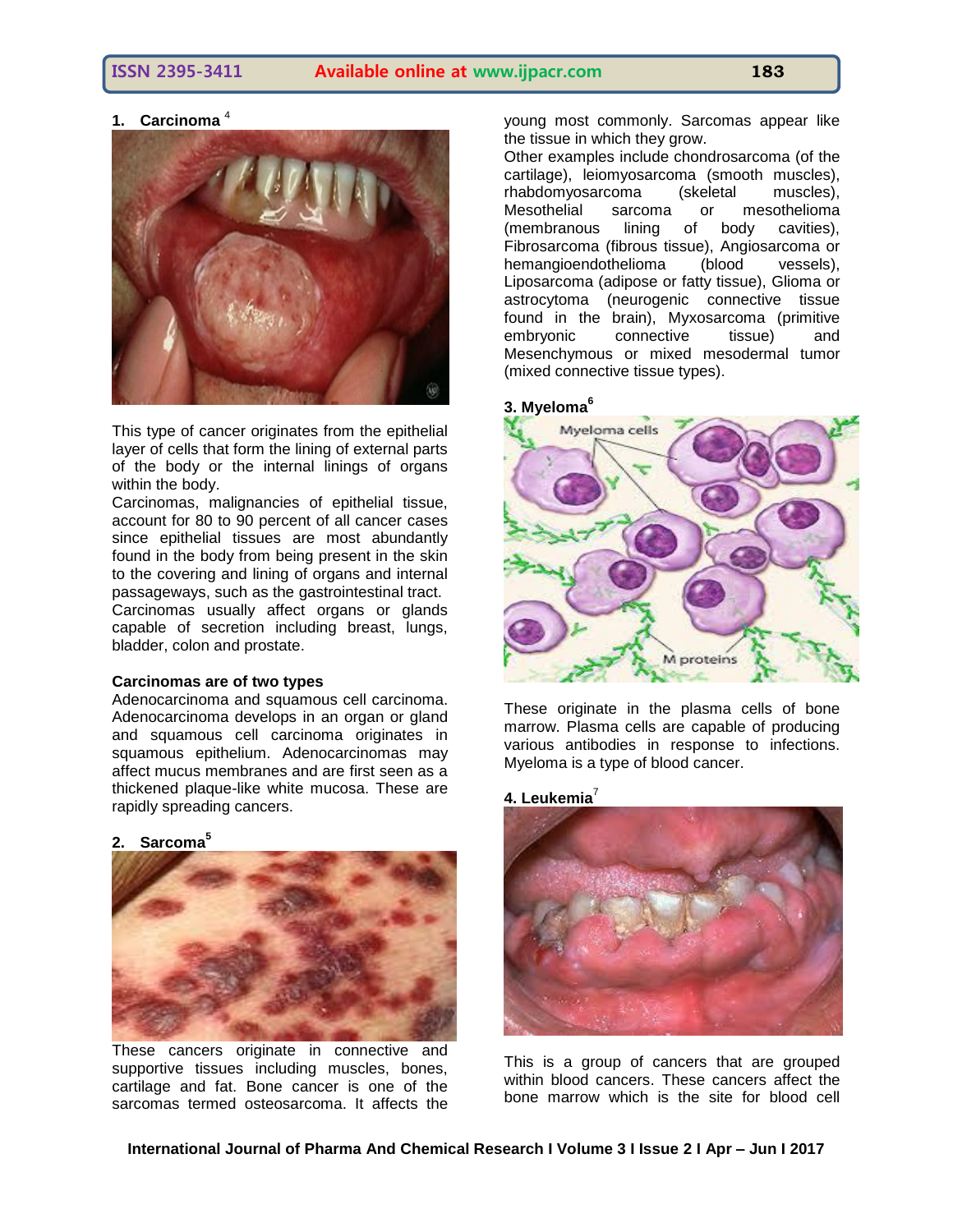production. When cancerous, the bone marrow begins to produce excessive immature white blood cells that fail to perform their usual actions and the patient is often prone to infection.

#### **Types of leukemia include**

Acute myelocytic leukemia (AML) – these are malignancy of the myeloid and granulocytic white blood cell series seen in childhood.

Chronic myelocytic leukemia (CML) – this is seen in adulthood.

Acute Lymphatic, lymphocytic, or lymphoblastic leukemia (ALL) – these are malignancy of the lymphoid and lymphocytic blood cell series seen in childhood and young adults.

Chronic Lymphatic, lymphocytic, or lymphoblastic leukemia (CLL) – this is seen in the elderly. Polycythemia Vera or erythremia – this is cancer of various blood cell products with a predominance of red blood cells.

# **5. Lymphoma<sup>8</sup>**



These are cancers of the lymphatic system. Unlike the leukemias, which affect the blood and are called "liquid cancers", lymphomas are "solid cancers". These may affect lymph nodes at specific sites like stomach, brain, intestines etc. These lymphomas are referred to as extranodal lymphomas.

Lymphomas may be of two types – Hodgkin's lymphoma and Non-Hodgkin's lymphomas. In Hodgkin lymphoma there is characteristic presence of Reed-Sternberg cells in the tissue samples which are not present in Non-Hodgkin lymphoma.

#### **6. Mixed types**

These have two or more components of the cancer. Some of the examples include mixed mesodermal tumor, carcinosarcoma,

adenosquamous carcinoma and teratocarcinoma. Blastomas are another type that involves embryonic tissues.

### **Classification by grade**

Cancers can also be classified according to grade. The abnormality of the cells with respect to surrounding normal tissues determines the grade of the cancer. Increasing abnormality increases the grade, from 1–4.

Cells that are well differentiated closely resemble normal specialized cells and belong to low grade tumors. Cells that are undifferentiated are highly abnormal with respect to surrounding tissues. These are high grade tumors.

Grade 1 – well differentiated cells with slight abnormality

Grade 2 – cells are moderately differentiated and slightly more abnormal

Grade 3 – cells are poorly differentiated and very abnormal

Grade 4 – cells are immature and primitive and undifferentiated.

#### **Classification by stage**

Cancers are also classified individually according to their stage. There are several types of staging methods. The most commonly used method uses classification in terms of tumor size (T), the degree of regional spread or node involvement (N), and distant metastasis (M). This is called the TNM staging.

For example, T0 signifies no evidence of tumor, T 1 to 4 signifies increasing tumor size and involvement and T is signifies carcinoma in situ or limited to surface cells. Similarly N0 signifies no nodal involvement and N 1 to 4 signifies increasing degrees of lymph node involvement. N<sub>x</sub> signifies that node involvement cannot be assessed. Metastasis is further classified into two – M0 signifies no evidence of distant spread while M1 signifies evidence of distant spread.

Stages may be divided according to the TNM staging classification. Stage 0 indicates cancer being in situ or limited to surface cells while stage I indicates cancer being limited to the tissue of origin. Stage II indicates limited local spread; Stage II indicates extensive local and regional spread while stage IV is advanced cancer with distant spread and metastasis $9, 10, 11$ .

#### **ROLE OF HERBAL PLANTS AS MEDICINAL AND ANTI-CANCER AGENT**

Plants, since ancient time, are using for health benefits by all cultures as well as source of medicines. It has been estimated that about 80-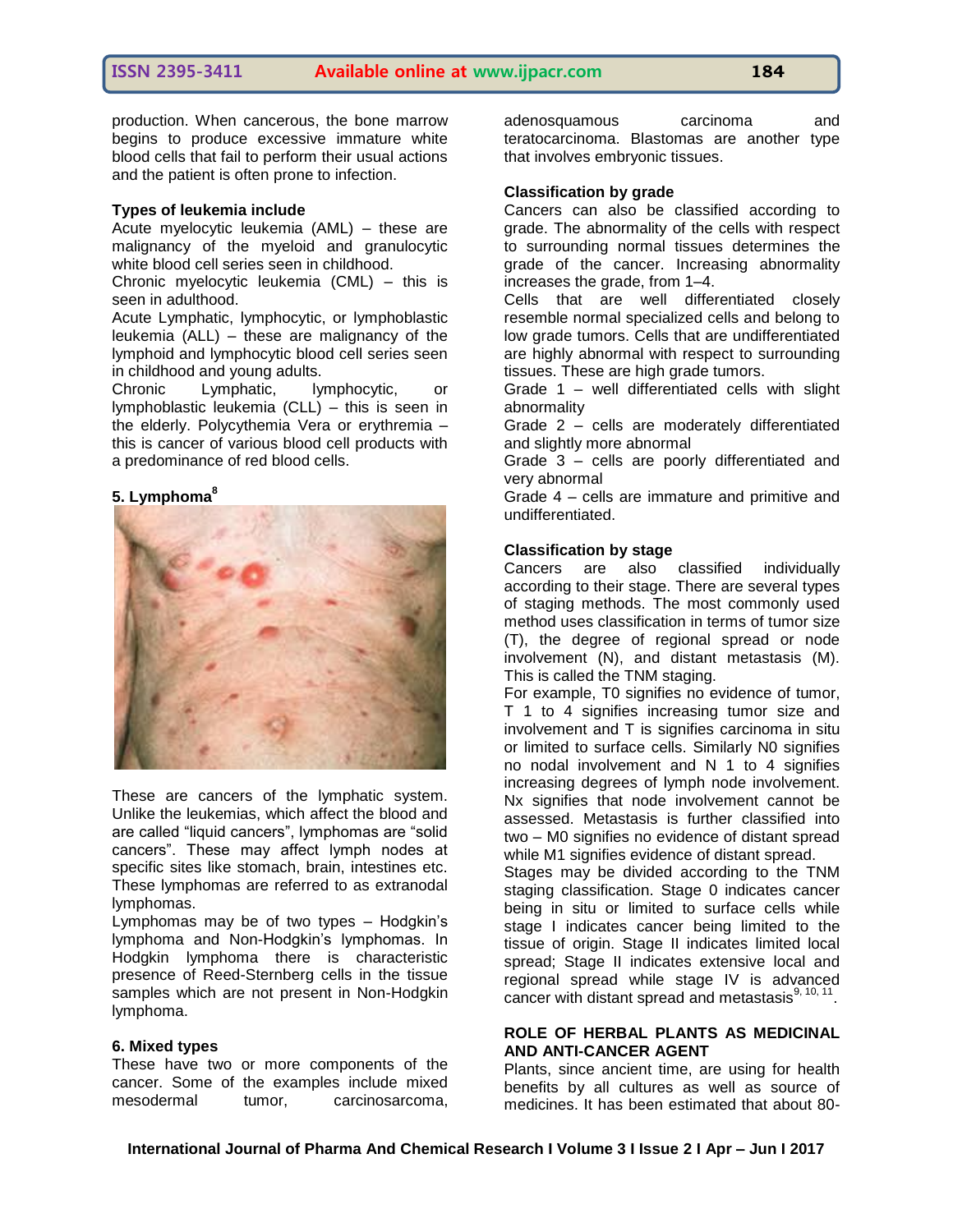85% of global population rely on traditional medicines for their primarily health care needs and it is assumed that a major part of traditional therapy involves the use of plant extracts or their active principles  $12, 13, 14$ . Although a lot of recent investigations have been carried out for advancements in the treatment and control of cancer progression, significant work and room for improvement remain. The main disadvantages of synthetic drugs are the associated side effects. However natural therapies, such as the use of the plants or plant derived natural products are being beneficial to combat cancer. The search for anti-cancer agents from plant sources started in the 1950s when discovery and development of the vinca alkaloids (vinblastin and vincristine), and the isolation of the cytotoxic podophyllotoxins was carried out<sup>15</sup>.

### **Example of Herbal Drugs Using Anti-cancer Agent**

- **1.** *Catharanthus roseus* **(Vinca Alkaloid)**
- *2. Adhatoda zeylanica*
- *3. Acorus calamus*
- *4. Anona squamosa*
- **5.** *Bacopa monnieri*

# **1. Vinca Alkaloids**<sup>16</sup>



### **Fig- Flowers of Vinca**

**Synonym**: - Catharanthus and Periwinkle.

**Biological source**: - It is dried whole plant of *Catharanthus roseus*, belonging to family Apocynaceae.

**Chemical constituents**: - A large no. of Indol alkaloids is present in vinca. Vinblastin and Vincristine <sup>17</sup> are major constitution of vinca.





**Uses**-Vinca is used to extract Vincristine and Vinblastin. Vincristine sulphate is an

nti-neoplastic agent which act by arresting mitosis at the metaphase<sup>18</sup>.

e first agents introduced in clinical use were vinca alkaloids, Vinblastin (VLB) and Vincristine (VCR), isolated from the *Catharanthus roseus* Don. (Apocynaceae).These drugs were covered during an investigation for oral poglycemic agents. While research  $l$ estigators could not confirm this activity, it as noted that plant extracts reduced inificantly white blood cell counts and also used bone marrow depression in rats. Plant extract also prolong the life of mice bearing a transplantable lymphocytic leukemia. Further extraction and fractionation led to the isolation of two active alkaloids namely Vincristine and Vinblastin. The plant was originally endemic to Madagascar, but the samples used in the discovery of Vincristine and Vinblastin were collected in Philippines and the Jamaica. Recently semi-synthetic analogues of vinca alkaloids are Vinorelbine (VRLB) and vindesine (VDS). These are primarily using alone or in combination with other chemotherapeutic drugs to combat a variety of cancers. VLB is using for the treatment of lymphomas, leukemias, breast cancer, testicular cancer, lung cancers, and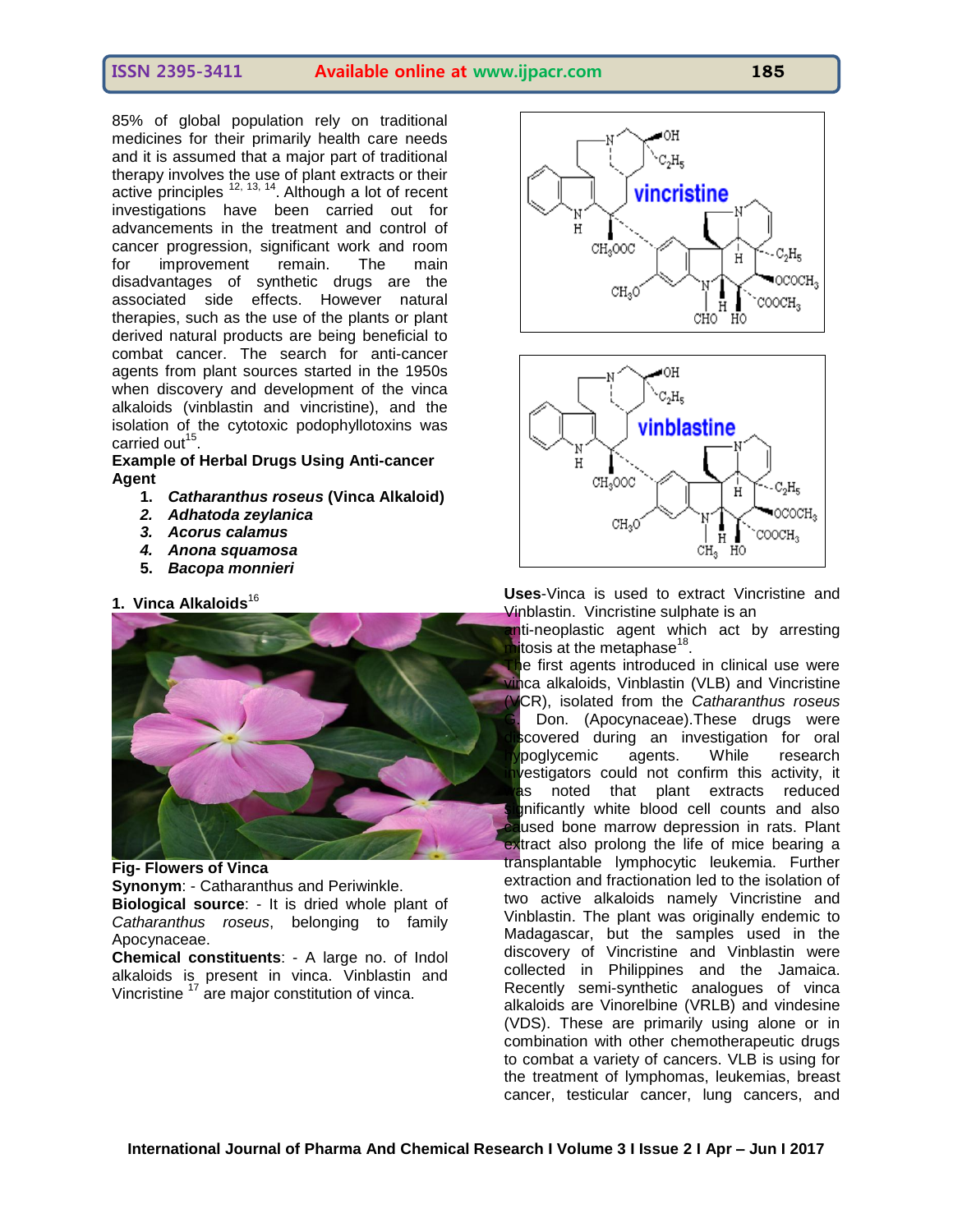Kaposi's sarcoma. VCR had also showed efficacy against leukemia, particularly acute lymphocytic leukemia in childhood. Of over 2069 anti-cancer clinical trials recorded by the National Cancer Institute as being in progress as of July 2004, over 160 are drug combinations including these agents against a range of cancers<sup>19</sup> .

# 2. Adhatoda zeylanica<sup>20</sup>



**Fig- Flowers of Vasaka.**

#### **Synonym**- Justica adhatoda.

**Biological source**:-It is consist of dried, as well as fresh leaves of the plant *Adhatoda vasica* belonging to family acanthaceae, and contain not less than 0.6/ of vasicine on dried basis.

**Chemical constituents**:- vasaka leaves contain quinazolin derivatives such as vasicine, vasicinon and 6-hydroxy vasicin. this drug also contain volatile oil, betain and vasakin $^{21}$ .

Plant is occurring commonly in wasteland, stonny land, scrub forest and road side almost throught India, asending to1204-1300 meter in the Himalayas generally in tropical and sub tropical region<sup>22</sup>.



**Uses-**The drug is considered to possess anticancer property as it is recommended in chest cancer. given specifically for checking the

compliodious in stage of blood vomiting and other symptoms<sup>23</sup>.

#### *3. Acorus calamus***<sup>24</sup>**



**Fig- Acorus calamus**

**Synonyms**- Calais, Bach, Ghoda Vaj.

**Biological source**- These are the dried hizomes of the plant as *Acorns calamus* Linn, belonging to family Araceae. It contains not less than 1.5% of volatile oil.

**Chemical Constituents: -** The drugs contain 1.5% To 3.5% of volatile oil. Volatile oil contain Asaraldehyde and the other contain of the oil are Asaroni and Eugenol<sup>25</sup>.

Major Chemical constituents- (1) 4 Beta,7 Alpha trihydrozyendesunane (2) Bullatantriol (3) +eudesmin (4)  $(+)$  – Magnolin<sup>26</sup>.



**Uses-**The Drugs is considerate to possess anticancer properties and it is using treatment of cancer<sup>27</sup>.

**4.** *Anona squamosa* **Linn.**<sup>28</sup>



**Fig- Sitaphala**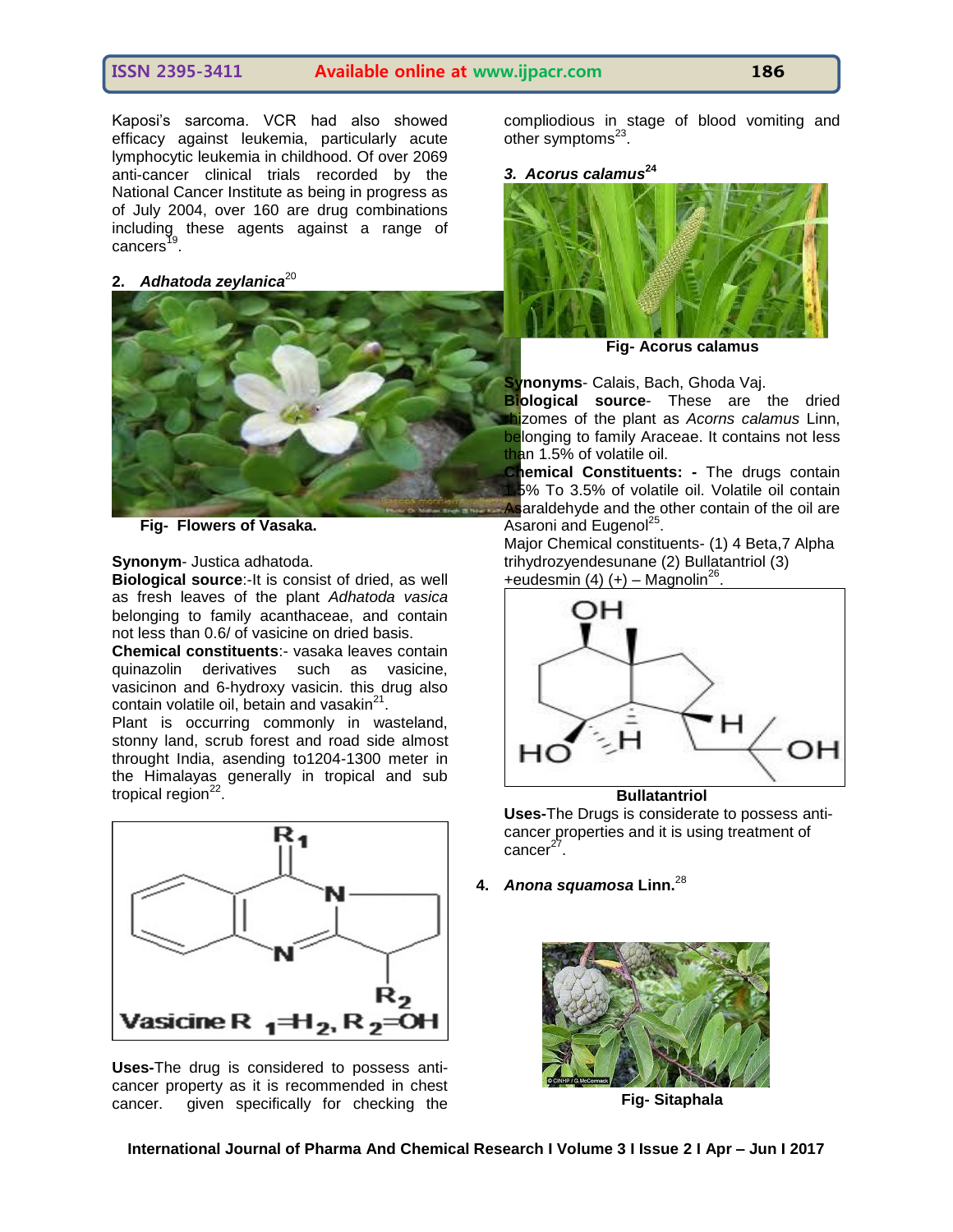The Plant contain a large number of compounds anonaine, reomerine, norcordine, cordine, norisocorydile, isocorydine<sup>29</sup>, giaucine (+) xylopine, (+) –o-mehtydrmepavine, lanuginosine.



Amongst above apocrine alkaloids anonaine, recmerine, norcordyne and corydine reported to anti-cancer activity against human epidermal carcinoma of the naasopharynsxc in tissue culture<sup>30.</sup>

**5.** *Bacopa monnieri* **(L.) Pennel.<sup>31</sup>**



**Fig-Flowers of Brahmi**

**Scrophulariaceae** Brahmi and Aindri. Brahmi, Birmi, Jalnim and Brahmi Booti

The Alkaloids brahmine, herpestine are reported in earlier Phytochemical investigations. Beside these alkaloids betulic acid,sigmasterol, Bsitosterol, d-memitol and two types of sapnins namely bacoside A and bacoside B are found in further screenings which record other data on chemical constituents.



The alcoholic extract of the whole plant  $\sum_{n=1}^{\infty}$  Possesses anti-cancer activity in human epidermal carcinoma of the nasopharynx in tissue culture $32$ .

#### **CONCLUSION**

This review paper provides information on herbs and natural products with potential to decrease growth of cancer or be used as adjuvant with cancer treatments for patients who already have or have had cancer. Review of literarature indicates that medicinal herbs have rich anticancer potential and on the forefront whenever we talk about anti-cancer remedies, are significant source of synthetic and/or herbal origin. Natural products discovered from medicinal plants have played an important role in the treatment of cancer. They have exhibited anti-cancer activity in animal models of leukemia, skin cancer and sarcomas. Through generating awareness regarding usage of herbs and exploring natural product properties, healthcare professionals, can play significant clinical roles as knowledge resources for masses. From information from this review health care professionals can initiate discussion with colleagues to determine whether patient may benefit from taking a specific herb or natural product. Cancer being associated with high mortality rates if herbs can be used even in the palliative care or to reduce the side effects associated with cancer would be of great relief for the sufferer.

#### **REFERENCES**

1. Krishnamurthi K.,"Screening of natural products for anti-cancer and antidiabetic properties", Health Administrator. XX (1&2): 69, (2000).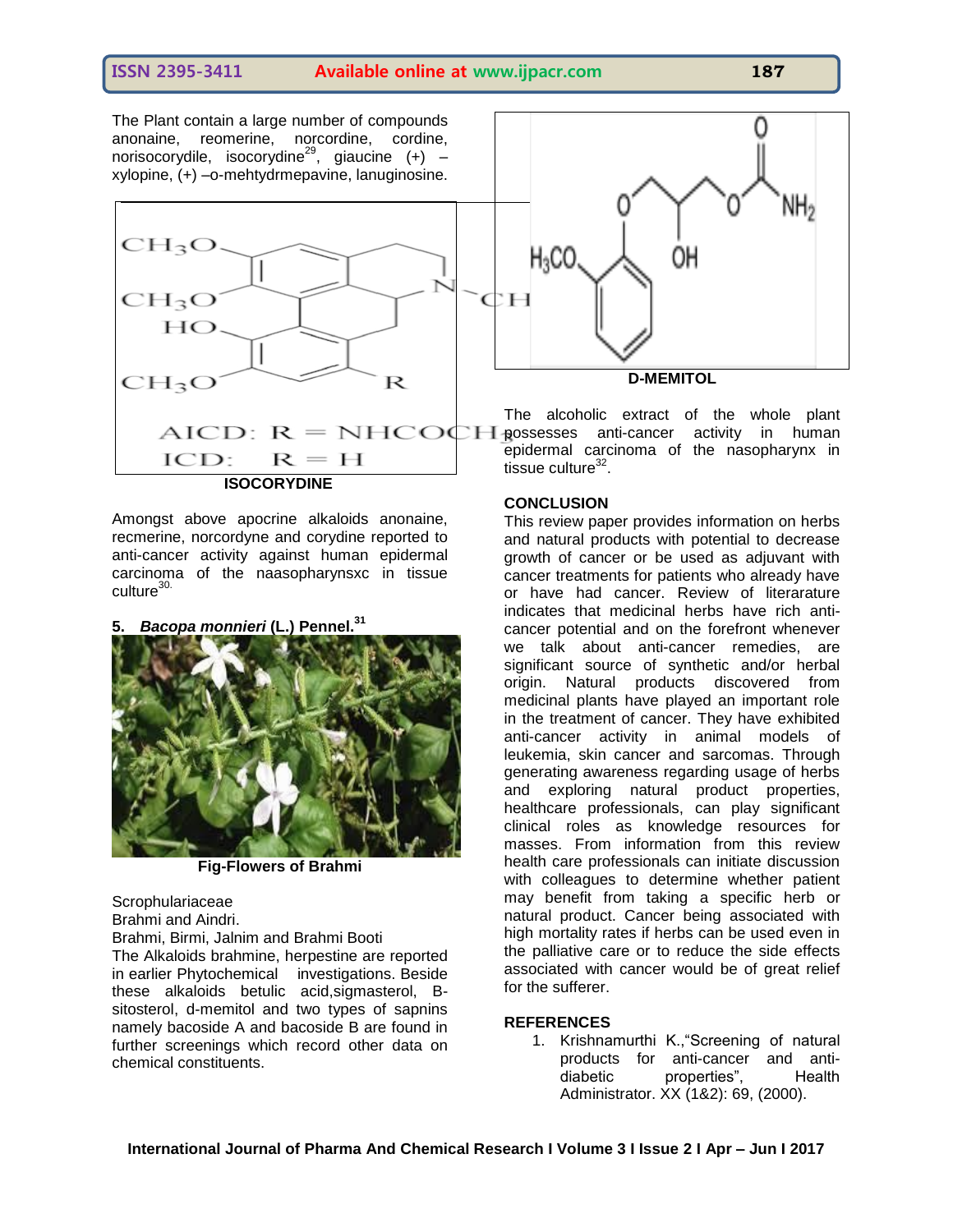- 2. Dr. Gyanendra pandey "Anti-cancer herbal drugs of India with spacil reference to Ayurveda", 1st edition, Shri Satguru Publications, New Delhi, 2002, P. No-1.
- 3. Krishnamurthi K, "Screening of natural products for anti-cancer and antidiabetic properties" Health Administrator. XX (1&2): 69, (2000).
- 4. https://www.google.com.hk/search?q=ca rcinoma&hl=en-US&source=lnms&prmd=inbv&tbm=isch &sa=X&ved=0ahUKEwip8\_HNgfzRAhV KuY8KHbsWCfIQ\_AUICCgB&biw=360& bih=498
- 5. [https://www.google.com.hk/search?q=sa](https://www.google.com.hk/search?q=sarcoma&hl=en-US&source=lnms&prmd=inv&tbm=isch&sa=X&ved=0ahUKEwjUy4K9gvzRAhXEQo8KHaNJDSoQ_AUICCgB&biw=360&bih=498) [rcoma&hl=en-](https://www.google.com.hk/search?q=sarcoma&hl=en-US&source=lnms&prmd=inv&tbm=isch&sa=X&ved=0ahUKEwjUy4K9gvzRAhXEQo8KHaNJDSoQ_AUICCgB&biw=360&bih=498)[US&source=lnms&prmd=inv&tbm=isch&](https://www.google.com.hk/search?q=sarcoma&hl=en-US&source=lnms&prmd=inv&tbm=isch&sa=X&ved=0ahUKEwjUy4K9gvzRAhXEQo8KHaNJDSoQ_AUICCgB&biw=360&bih=498) [sa=X&ved=0ahUKEwjUy4K9gvzRAhXE](https://www.google.com.hk/search?q=sarcoma&hl=en-US&source=lnms&prmd=inv&tbm=isch&sa=X&ved=0ahUKEwjUy4K9gvzRAhXEQo8KHaNJDSoQ_AUICCgB&biw=360&bih=498) [Qo8KHaNJDSoQ\\_AUICCgB&biw=360&](https://www.google.com.hk/search?q=sarcoma&hl=en-US&source=lnms&prmd=inv&tbm=isch&sa=X&ved=0ahUKEwjUy4K9gvzRAhXEQo8KHaNJDSoQ_AUICCgB&biw=360&bih=498) [bih=498.](https://www.google.com.hk/search?q=sarcoma&hl=en-US&source=lnms&prmd=inv&tbm=isch&sa=X&ved=0ahUKEwjUy4K9gvzRAhXEQo8KHaNJDSoQ_AUICCgB&biw=360&bih=498)
- 6. [https://www.google.com.hk/search?q=m](https://www.google.com.hk/search?q=myeloma&hl=en-US&source=lnms&prmd=inv&tbm=isch&sa=X&ved=0ahUKEwj338mIg_zRAhWLq48KHSrUBLcQ_AUICCgB&biw=360&bih=498) [yeloma&hl=en-](https://www.google.com.hk/search?q=myeloma&hl=en-US&source=lnms&prmd=inv&tbm=isch&sa=X&ved=0ahUKEwj338mIg_zRAhWLq48KHSrUBLcQ_AUICCgB&biw=360&bih=498)[US&source=lnms&prmd=inv&tbm=isch&](https://www.google.com.hk/search?q=myeloma&hl=en-US&source=lnms&prmd=inv&tbm=isch&sa=X&ved=0ahUKEwj338mIg_zRAhWLq48KHSrUBLcQ_AUICCgB&biw=360&bih=498) [sa=X&ved=0ahUKEwj338mIg\\_zRAhWL](https://www.google.com.hk/search?q=myeloma&hl=en-US&source=lnms&prmd=inv&tbm=isch&sa=X&ved=0ahUKEwj338mIg_zRAhWLq48KHSrUBLcQ_AUICCgB&biw=360&bih=498) [q48KHSrUBLcQ\\_AUICCgB&biw=360&b](https://www.google.com.hk/search?q=myeloma&hl=en-US&source=lnms&prmd=inv&tbm=isch&sa=X&ved=0ahUKEwj338mIg_zRAhWLq48KHSrUBLcQ_AUICCgB&biw=360&bih=498) [ih=498.](https://www.google.com.hk/search?q=myeloma&hl=en-US&source=lnms&prmd=inv&tbm=isch&sa=X&ved=0ahUKEwj338mIg_zRAhWLq48KHSrUBLcQ_AUICCgB&biw=360&bih=498)
- 7. [https://www.google.com.hk/search?q=le](https://www.google.com.hk/search?q=leukemia&hl=en-US&source=lnms&prmd=inv&tbm=isch&sa=X&ved=0ahUKEwj0nYHJg_zRAhUFOI8KHdisAAAQ_AUICCgB&biw=360&bih=498) [ukemia&hl=en-](https://www.google.com.hk/search?q=leukemia&hl=en-US&source=lnms&prmd=inv&tbm=isch&sa=X&ved=0ahUKEwj0nYHJg_zRAhUFOI8KHdisAAAQ_AUICCgB&biw=360&bih=498)[US&source=lnms&prmd=inv&tbm=isch&](https://www.google.com.hk/search?q=leukemia&hl=en-US&source=lnms&prmd=inv&tbm=isch&sa=X&ved=0ahUKEwj0nYHJg_zRAhUFOI8KHdisAAAQ_AUICCgB&biw=360&bih=498) [sa=X&ved=0ahUKEwj0nYHJg\\_zRAhUF](https://www.google.com.hk/search?q=leukemia&hl=en-US&source=lnms&prmd=inv&tbm=isch&sa=X&ved=0ahUKEwj0nYHJg_zRAhUFOI8KHdisAAAQ_AUICCgB&biw=360&bih=498) [OI8KHdisAAAQ\\_AUICCgB&biw=360&bi](https://www.google.com.hk/search?q=leukemia&hl=en-US&source=lnms&prmd=inv&tbm=isch&sa=X&ved=0ahUKEwj0nYHJg_zRAhUFOI8KHdisAAAQ_AUICCgB&biw=360&bih=498) [h=498.](https://www.google.com.hk/search?q=leukemia&hl=en-US&source=lnms&prmd=inv&tbm=isch&sa=X&ved=0ahUKEwj0nYHJg_zRAhUFOI8KHdisAAAQ_AUICCgB&biw=360&bih=498)
- 8. [https://www.google.com.hk/search?q=ly](https://www.google.com.hk/search?q=lymphoma&hl=en-US&source=lnms&prmd=inv&tbm=isch&sa=X&ved=0ahUKEwjhq_3k_P3RAhVFpI8KHdZ5DFUQ_AUICCgB&biw=360&bih=498) [mphoma&hl=en-](https://www.google.com.hk/search?q=lymphoma&hl=en-US&source=lnms&prmd=inv&tbm=isch&sa=X&ved=0ahUKEwjhq_3k_P3RAhVFpI8KHdZ5DFUQ_AUICCgB&biw=360&bih=498)[US&source=lnms&prmd=inv&tbm=isch&](https://www.google.com.hk/search?q=lymphoma&hl=en-US&source=lnms&prmd=inv&tbm=isch&sa=X&ved=0ahUKEwjhq_3k_P3RAhVFpI8KHdZ5DFUQ_AUICCgB&biw=360&bih=498) [sa=X&ved=0ahUKEwjhq\\_3k\\_P3RAhVF](https://www.google.com.hk/search?q=lymphoma&hl=en-US&source=lnms&prmd=inv&tbm=isch&sa=X&ved=0ahUKEwjhq_3k_P3RAhVFpI8KHdZ5DFUQ_AUICCgB&biw=360&bih=498) [pI8KHdZ5DFUQ\\_AUICCgB&biw=360&b](https://www.google.com.hk/search?q=lymphoma&hl=en-US&source=lnms&prmd=inv&tbm=isch&sa=X&ved=0ahUKEwjhq_3k_P3RAhVFpI8KHdZ5DFUQ_AUICCgB&biw=360&bih=498) [ih=498.](https://www.google.com.hk/search?q=lymphoma&hl=en-US&source=lnms&prmd=inv&tbm=isch&sa=X&ved=0ahUKEwjhq_3k_P3RAhVFpI8KHdZ5DFUQ_AUICCgB&biw=360&bih=498)
- 9. [http://training.seer.cancer.gov/disease/c](http://training.seer.cancer.gov/disease/categories/classification.html) [ategories/classification.html.](http://training.seer.cancer.gov/disease/categories/classification.html)
- 10. [http://www.healthcommunities.com/canc](http://www.healthcommunities.com/cancer-treatment-and-care/cancer-staging.shtml) [er-treatment-and-care/cancer](http://www.healthcommunities.com/cancer-treatment-and-care/cancer-staging.shtml)[staging.shtml.](http://www.healthcommunities.com/cancer-treatment-and-care/cancer-staging.shtml)
- 11. [http://longitude.weizmann.ac.il/cfg03/Gol](http://longitude.weizmann.ac.il/cfg03/Golub99.pdf) [ub99.pdf.](http://longitude.weizmann.ac.il/cfg03/Golub99.pdf)
- 12. Ignacimuthu S, Ayyanar M and Sivaraman S.K., "Ethnobotanical investigations among tribes in Madurai district of Tamil Nadu (India)", Journal of Ethnobiology and Ethnomedicine, 2. 1. 2006.
- 13. Elujoba A. A., Odeleye O. M. and Ogunyemi C. M., "Traditional medicine development for medical and dental primary health care delivery system in

Africa" African Journal of Traditional, Complementary and Alternative Medicines, 2. 46. 2005.

- 14. Tomlinson T. R. and Akerele O., "Medicinal plants: their role in health and biodiversity" University of Pennsylvania Press, Philadelphia, 1998.
- 15. Gordon M. C. and David J., "Plants as a source of anti-cancer agents" Journal of Ethnopharmacology, 100. 72. 2005.
- 16. [https://www.google.com.hk/search?hl=e](https://www.google.com.hk/search?hl=en-US&ie=UTF-8&source=android-browser&q=information++of+vinca&gws_rd=ssl) [n-US&ie=UTF-8&source=android](https://www.google.com.hk/search?hl=en-US&ie=UTF-8&source=android-browser&q=information++of+vinca&gws_rd=ssl)[browser&q=information++of+vinca&gws](https://www.google.com.hk/search?hl=en-US&ie=UTF-8&source=android-browser&q=information++of+vinca&gws_rd=ssl) [\\_rd=ssl.](https://www.google.com.hk/search?hl=en-US&ie=UTF-8&source=android-browser&q=information++of+vinca&gws_rd=ssl)
- 17. [https://www.google.com.hk/search?hl=e](https://www.google.com.hk/search?hl=en-US&ie=UTF-8&source=android-browser&q=structure+of+vinblastine&gws_rd=ssl) [n-US&ie=UTF-8&source=android](https://www.google.com.hk/search?hl=en-US&ie=UTF-8&source=android-browser&q=structure+of+vinblastine&gws_rd=ssl)[browser&q=structure+of+vinblastine&gw](https://www.google.com.hk/search?hl=en-US&ie=UTF-8&source=android-browser&q=structure+of+vinblastine&gws_rd=ssl) [s\\_rd=ssl.](https://www.google.com.hk/search?hl=en-US&ie=UTF-8&source=android-browser&q=structure+of+vinblastine&gws_rd=ssl)
- 18. Dr. C. K. Kokate, "Pharmacognosy", Vol-I and II, Nirali Prakashan, Mumbai, P. no. 3.27-3.29.
- 19. Gueritte F. and Fahy J. "The vinca alkaloids. In Anti-cancer Agents from Natural Products", edited by Cragg GM, Kingston DGI, Newman DJ. Brunner-Routledge Psychology Press, Taylor & Francis Group, Boca Raton, Chapter 7. 23. 2005.
- 20. [https://www.google.com.hk/search?hl=e](https://www.google.com.hk/search?hl=en-US&source=android-browser&ei=342YWLvbDIn1vgS9_bbgAQ&q=information+of+adhatoda+zeylanica&oq=information++of+adhatoda+zey&gs_l=mobile-gws-) [n-US&source=android](https://www.google.com.hk/search?hl=en-US&source=android-browser&ei=342YWLvbDIn1vgS9_bbgAQ&q=information+of+adhatoda+zeylanica&oq=information++of+adhatoda+zey&gs_l=mobile-gws-)[browser&ei=342YWLvbDIn1vgS9\\_bbgA](https://www.google.com.hk/search?hl=en-US&source=android-browser&ei=342YWLvbDIn1vgS9_bbgAQ&q=information+of+adhatoda+zeylanica&oq=information++of+adhatoda+zey&gs_l=mobile-gws-) [Q&q=information+of+adhatoda+zeylanic](https://www.google.com.hk/search?hl=en-US&source=android-browser&ei=342YWLvbDIn1vgS9_bbgAQ&q=information+of+adhatoda+zeylanica&oq=information++of+adhatoda+zey&gs_l=mobile-gws-) [a&oq=information++of+adhatoda+zey&g](https://www.google.com.hk/search?hl=en-US&source=android-browser&ei=342YWLvbDIn1vgS9_bbgAQ&q=information+of+adhatoda+zeylanica&oq=information++of+adhatoda+zey&gs_l=mobile-gws-) [s\\_l=mobile-gws-](https://www.google.com.hk/search?hl=en-US&source=android-browser&ei=342YWLvbDIn1vgS9_bbgAQ&q=information+of+adhatoda+zeylanica&oq=information++of+adhatoda+zey&gs_l=mobile-gws-)
- 21. Dr. C. K. Kokate, "Pharmacognosy" Vol- I and II, Nirali publication, Mumbai, P no.3.84-3.86.
- 22. [https://www.google.com.hk/search?hl=e](https://www.google.com.hk/search?hl=en-US&ie=UTF-8&source=android-browser&q=structure+of+vasicine&gws_rd=ssl) [n-US&ie=UTF-8&source=android](https://www.google.com.hk/search?hl=en-US&ie=UTF-8&source=android-browser&q=structure+of+vasicine&gws_rd=ssl)[browser&q=structure+of+vasicine&gws\\_](https://www.google.com.hk/search?hl=en-US&ie=UTF-8&source=android-browser&q=structure+of+vasicine&gws_rd=ssl) [rd=ssl.](https://www.google.com.hk/search?hl=en-US&ie=UTF-8&source=android-browser&q=structure+of+vasicine&gws_rd=ssl)
- 23. Dr. Gyanendra Pandey "Anti-cancer Herbal Drugs of India with Special Reference to Ayurveda, 1st edition, Shri Satguru Publications, New Delhi, P. no. 51-52.
- 24. [https://www.google.com.hk/search?hl=e](https://www.google.com.hk/search?hl=en-US&ie=UTF-8&source=android-browser&q=acorus+calamus&gws_rd=ss) [n-US&ie=UTF-8&source=android](https://www.google.com.hk/search?hl=en-US&ie=UTF-8&source=android-browser&q=acorus+calamus&gws_rd=ss)[browser&q=acorus+calamus&gws\\_rd=s](https://www.google.com.hk/search?hl=en-US&ie=UTF-8&source=android-browser&q=acorus+calamus&gws_rd=ss) [s.](https://www.google.com.hk/search?hl=en-US&ie=UTF-8&source=android-browser&q=acorus+calamus&gws_rd=ss)
- 25. Dr. C. K. Kokate, "Pharmacognosy" Vol-I and II, Nirali publications, Mumbai. P.no. 1.90-1.91.
- 26. [https://www.google.com.hk/search?hl=e](https://www.google.com.hk/search?hl=en-US&ie=UTF-8&source=android-browser&q=structure+of+Bullatantriol&gws_rd=ssl) [n-US&ie=UTF-8&source=android-](https://www.google.com.hk/search?hl=en-US&ie=UTF-8&source=android-browser&q=structure+of+Bullatantriol&gws_rd=ssl)